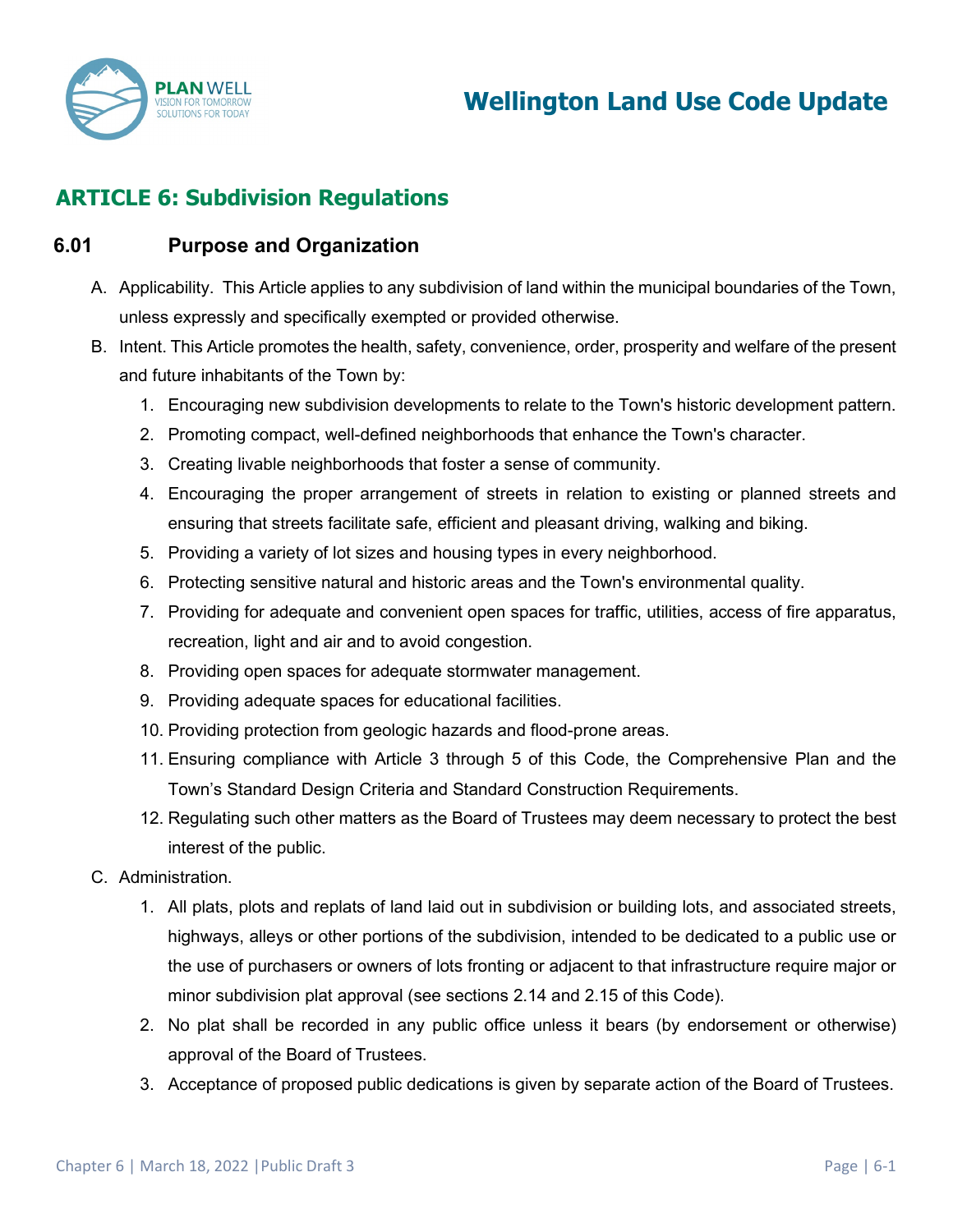- 4. Pursuant to CRS sections 31-23-227 and 31-23-214(1), the Board of Trustees delegates the authority to approve applications identified in the Procedures Table as "Staff Review" to the Planning Director. Article 2 establishes the applicability and workflow for plat corrections.
- D. Plat and other approval expiration.
	- 1. This subsection applies to any of the following (referred to as "approvals"):
		- a. Any Final Plat,
		- b. Any plat, plot or replat approved by the Town Board under any prior land use provisions of the Town Code or any prior version of the Town Code,
		- c. Any minor subdivision plat, or
		- d. Any annexation or annexation map.
	- 2. An applicant shall submit an approval for recordation within one year from the date of final approval by the Town Board.
	- 3. When submitted for recordation, the approval shall:
		- a. Be executed by all owners and proprietors (as defined by CRS § 31-23-111), and
		- b. Include payment of all fees and all other submissions or requirements as set forth in the Town Code or the approving ordinance.
	- 4. An approval that is not timely recorded with the items required by subsection 3 above is deemed expired. Any Town Board approvals for an expired approval are deemed lapsed. A lapsed approval requires resubmission and reconsideration of the development or plat application by the approving agency.
	- 5. A conditional approval of an approval does not toll the required one-year submission period. Unless the specifically provides otherwise, any condition must be satisfied within the one-year submission period.

## **6.02 Design and Improvement Standards**

- A. Applicability. This section applies to all development applications and building permit applications (referred to as "applications"). All applications shall comply with the density, dimension, design and zoning standards contained in this Article.
- B. Relation to zone district standards. Articles 3 and 4 of this Code prevail over any conflicting standards in this section.
- C. Community Design Principles. The design, layout, and orientation of subdivisions, lots, buildings and infrastructure shall be consistent with the Comprehensive Plan.
	- 1. The community design standards set forth in this Section apply to every development proposal. The Town's goal is to expedite the planning review process by clearly outlining the Town's expectations for new development.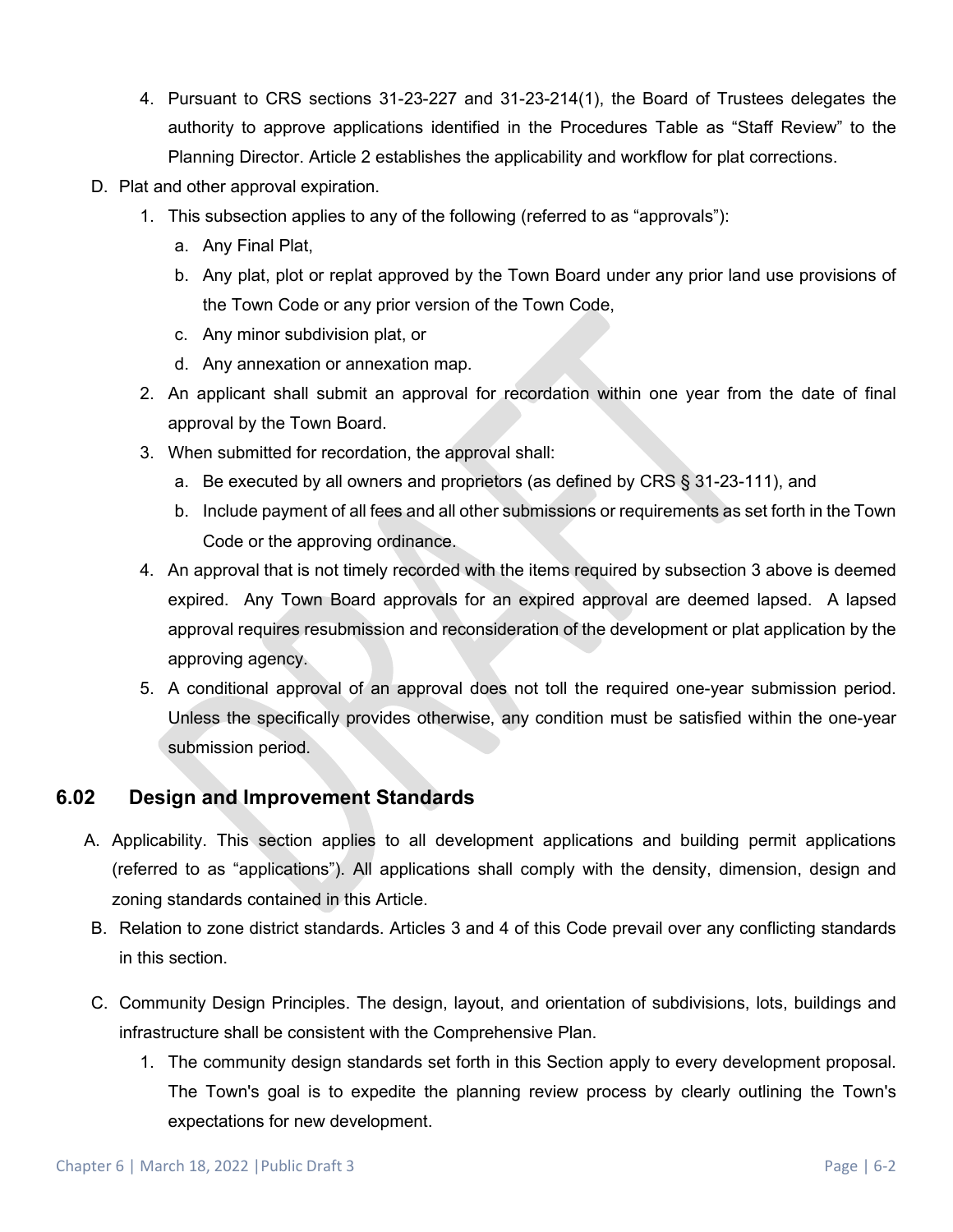- 2. The Planning Commission and Board of Trustees will evaluate each subdivision plat based on the standards in this section and the context within which a project is located. The standards are intended to be specific enough to guide development, but not to preclude creative design solutions. Applicants must substantially conform to the design standards unless they demonstrate that an acceptable alternative meets one (1) or more of the following conditions:
	- a. The alternative better achieves the stated intent;
	- b. The intent is not achieved by application of the standards in this circumstance;
	- c. The effect of other standards are improved by not applying a specific standard; and/or
	- d. Strict application or unique site features make the standard impractical.
- 3. Design elements. One of the greatest challenges facing small towns is the successful integration of new development with the original Town pattern. Suburban development patterns that include numerous cul-de-sacs and limited street connections often separate communities and create enclaves of the original towns. To maintain the Town's unique, small-town character and clearly describe the Town's vision, the following design elements established:
	- a. Compact urban growth. As the community grows from the original Town limits, it is important to maintain a continuity of density, diversity and interconnectedness. Urban development should occur adjacent to the Town's core so that the community's prime agricultural land and natural areas are preserved and public infrastructure and utilities are used as efficiently as possible.
	- b. Neighborhood design. New developments should create or augment neighborhoods, rather than single-use residential subdivisions adjacent to one another. Neighborhoods should be organized around a strong center, which may include elements such as common open space, civic and commercial or mixed uses. Street and building design and placement shall facilitate pedestrian movement, the character of streets and sidewalks as inviting public space and the interconnectedness of the streets within the neighborhood and as they connect to the rest of the community. In addition, new neighborhoods shall have a variety of housing sizes and types that help to create a distinct identity rather than a monotonous replication of styles.
	- c. Lots and blocks, streets and sidewalks. The layout of lots and blocks shall continue the Town's existing block pattern to form a grid or modified grid pattern that is adapted to the topography, natural features and environmental considerations. The streets shall connect to create a comprehensive transportation network that facilitates the movement of pedestrians, cars and bicycles.
	- d. Parks and open space. New developments shall use natural open spaces and developed public space (such as parks and plazas) to organize and focus lots, blocks and circulation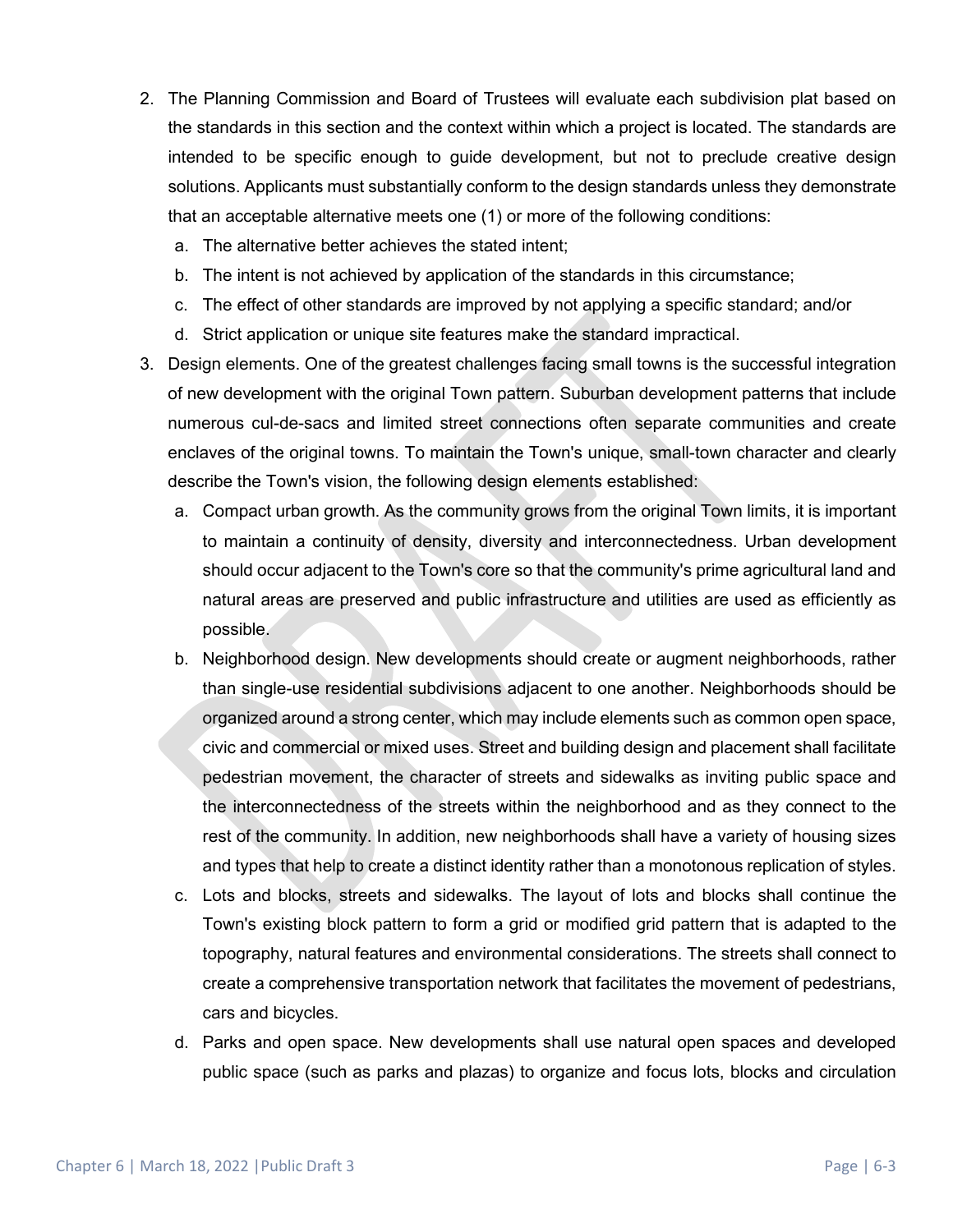patterns, protected natural areas and quality agricultural land and to create an identity for each neighborhood.

- e. Site design, architecture and landscaping. This Article encourages innovative, quality site design, architecture and landscaping to create new places that are integrated with the existing community and reflect the traditional patterns of the region.
- f. Environment. New developments shall be designed to fit within the environment. To the greatest extent feasible, sites shall preserve natural areas and the plants and wildlife inhabiting those areas. In addition, new developments shall conserve natural resources, especially water.
- g. Water conservation. As the Town and the State grow, increasing pressure is placed on limited water resource supplies. This can impair water quality and deplete water quantity. All new development shall use raw water for irrigation and to incorporate water-saving measures in building design and landscaping. Developments shall use stormwater management techniques that address water quality as well as quantity.
- 4. Compact urban growth. The Comprehensive Master Plan includes a compact urban growth policy that encourages and directs development to take place within areas contiguous to existing development in the community. This policy will accomplish several goals, including:
	- a. Improving air quality by reducing vehicle miles traveled and by promoting alternatives to the private automobile;
	- b. Preserving natural areas and features, particularly in the periphery of the Town;
	- c. Making possible the efficient use of existing infrastructure and cost-effective extensions of new services;
	- d. Encouraging infill development and reinvestment in built-up areas of the Town; and
	- e. Promoting physical separation from neighboring communities to help each maintain its individual identity and character.

*Growth management. The Town has established a Growth Management Area as part of the Comprehensive Plan. This is the area reasonably anticipated for annexation. and the plan policies direct growth to established growth boundaries and provide for the coordination of future development in level of service (LOS) standards for infrastructure. The comprehensive plan establishes policies for "purposeful growth" based on thoughtful and well-planned increases in density and intensity that honor and protect town character and values, contains development within its existing and designated footprint is contained, preserves valuable surrounding farmland and open space, promotes efficiencies in infrastructure provision and maintenance, offers adequate facilities, and advances a thriving economy that makes the town selfsufficient. No development shall be approved unless it is located within the established planning boundaries and is consistent with the Comprehensive Plan.* 

> 5. Neighborhood design principles. To encourage the creation of viable neighborhoods that interconnect with each other and integrate new projects into the existing community, thereby strengthening the original Town, the neighborhood layout shall continue the street, lot and block pattern of the original Town, as well as solar orientation, topography, sensitive wildlife and vegetation, drainage patterns and environmental and regional climate issues. Further, the edges of neighborhoods should be formed by features shared with adjacent neighborhoods, such as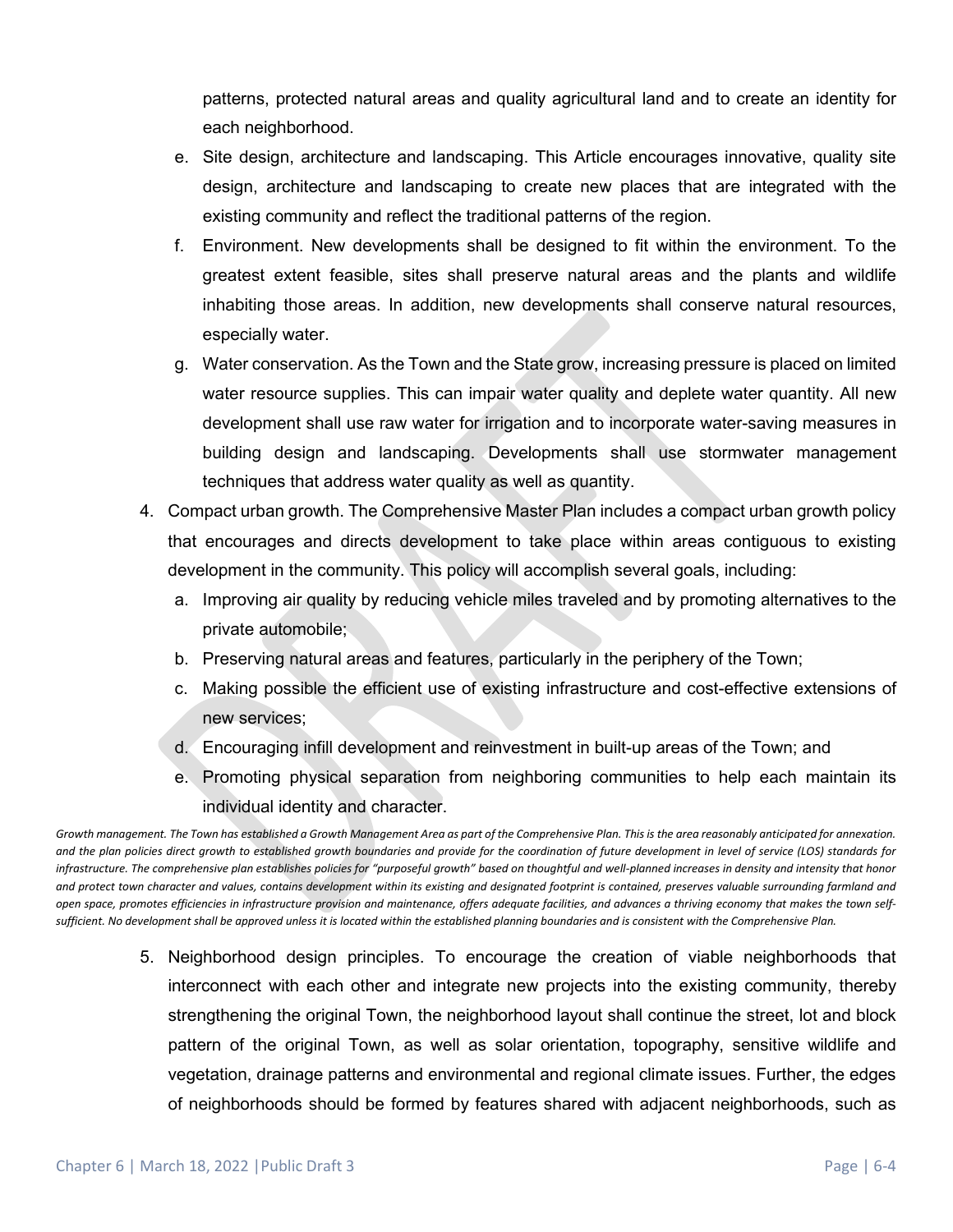major streets, changes in street pattern greenways or natural features such as streams and major drainage or riparian corridors. New streets, bikeways, sidewalks, paths and trails shall connect to existing adjacent neighborhoods.

- 6. Neighborhood structure. The following is a summary of essential elements to consider integrating into new neighborhoods:
	- a. Street, sidewalk and trail connections within new neighborhoods that connect to adjacent existing neighborhoods and strengthen the connection to the existing town.
	- b. Streets that encourage pedestrian activity by creating an inviting atmosphere through attention to the details of landscaping and tree locations, sidewalks, lighting and the building architecture, etc.
	- c. A mixed-use neighborhood center located for easy access.
	- d. A variety of housing types, sizes, densities and price ranges that are well integrated.
	- e. A variety of land uses that are well integrated and a transition of intensity. Nonresidential uses, larger buildings and attached multi-family housing shall locate near commercial centers with a transition to smaller buildings closer to low density neighborhoods.
	- f. Pedestrian and bike connections throughout residential neighborhoods and linked to neighborhood commercial or civic centers and open space systems.
	- g. Parks, open space, public plaza and greens that are well integrated into the neighborhood.
	- h. Street trees (subject to water conservation considerations).
	- i. Architectural, landscaping and site design elements of new developments as outlined in this section.
- 7. Neighborhood general provisions. The following principles are contained in the original "Old Town" of the Town. The Comprehensive Plan identifies them as contributing to the Town's smalltown character. Although the size of individual development proposals will vary, projects will be evaluated with consideration of these neighborhood design principles and the context within which a project is located. Failure to incorporate these design principles into a project may be cause for denial of the project by the Board of Trustees.
	- a. Each neighborhood has a center and an edge. It is important that every neighborhood have activity centers that draw people together. Use natural and man-made features, such as a drainage ways, major roadways and ditches to define neighborhood edges. Buildings or other features located at gateways entering a neighborhood shall mark the transition into and out of the neighborhood in a distinct fashion using massing, additional height, contrasting materials and/or architectural embellishments to obtain this effect.
	- b. Mix of types of dwelling units. A mix of dwelling unit types shall be distributed throughout the development.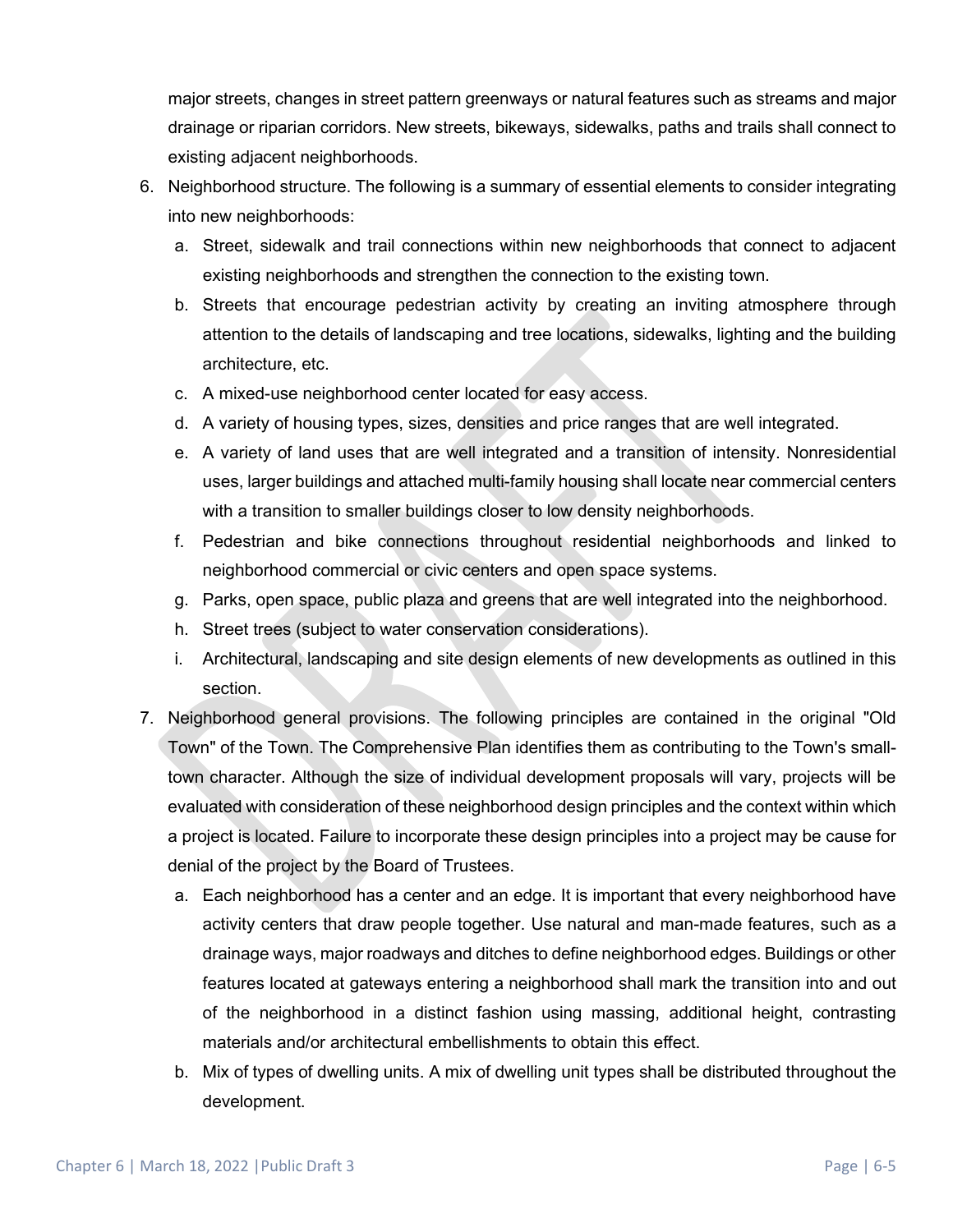- c. Focal points. Focal points, or points of visual termination, shall generally be occupied by more prominent, monumental buildings and structures that employ enhanced height, massing, distinctive architectural treatments or other distinguishing features, as well as landscape features.
- d. Public space as development framework. Public space is used to organize blocks and circulation patterns and to enhance surrounding development. Public open space must be functional and easily accessible and shall be designed to organize the placement of buildings to create an identity for each neighborhood. Buildings should face public open space to allow for casual surveillance.
- e. Design streets as public spaces.
	- i. Buildings shall define streets by using relatively uniform setbacks along each block. Subject to water use considerations, the streetscape shall also be reinforced by lines of shade trees planted in the right-of-way landscape strip and may be further reinforced by walls, hedges, landscaping or fences which define front yards.
	- ii. On a lot with multiple buildings, those located on the interior of the site shall relate to one another both functionally and visually. A building complex may be organized around features such as courtyards, greens or quadrangles which encourage pedestrian activity and incidental social interaction. Smaller, individualized groupings of buildings are encouraged. Buildings shall be located to allow for adequate fire and emergency access.
- f. Order rather than repetition. The orderly arrangement of design elements can unify a space even when the elements are not the same. The location of sidewalks relative to streets, building setbacks and orientation and the placement of trees (subject to water use considerations) can all help create an overall impression of unity even though each home or building has a distinct character.
- g. Use human proportion. Buildings shall be considered in terms of their relationship to the height and massing of adjacent buildings, as well as in relation to the human scale. (In a small town, this means generally one-, two- and three-story buildings.)
- h. Define the transition between the public and private realm. Buildings shall be located to front towards and relate to public streets or parks, both functionally and visually, to the greatest extent possible. Wherever possible, buildings shall not be oriented to front towards a parking lot.
- i. Encourage walking and bicycling. Sites shall be designed to minimize conflicts between vehicles, bicycles and pedestrians. Pedestrian and bicycle access and connections shall be designed to enhance transportation on foot and by bicycle.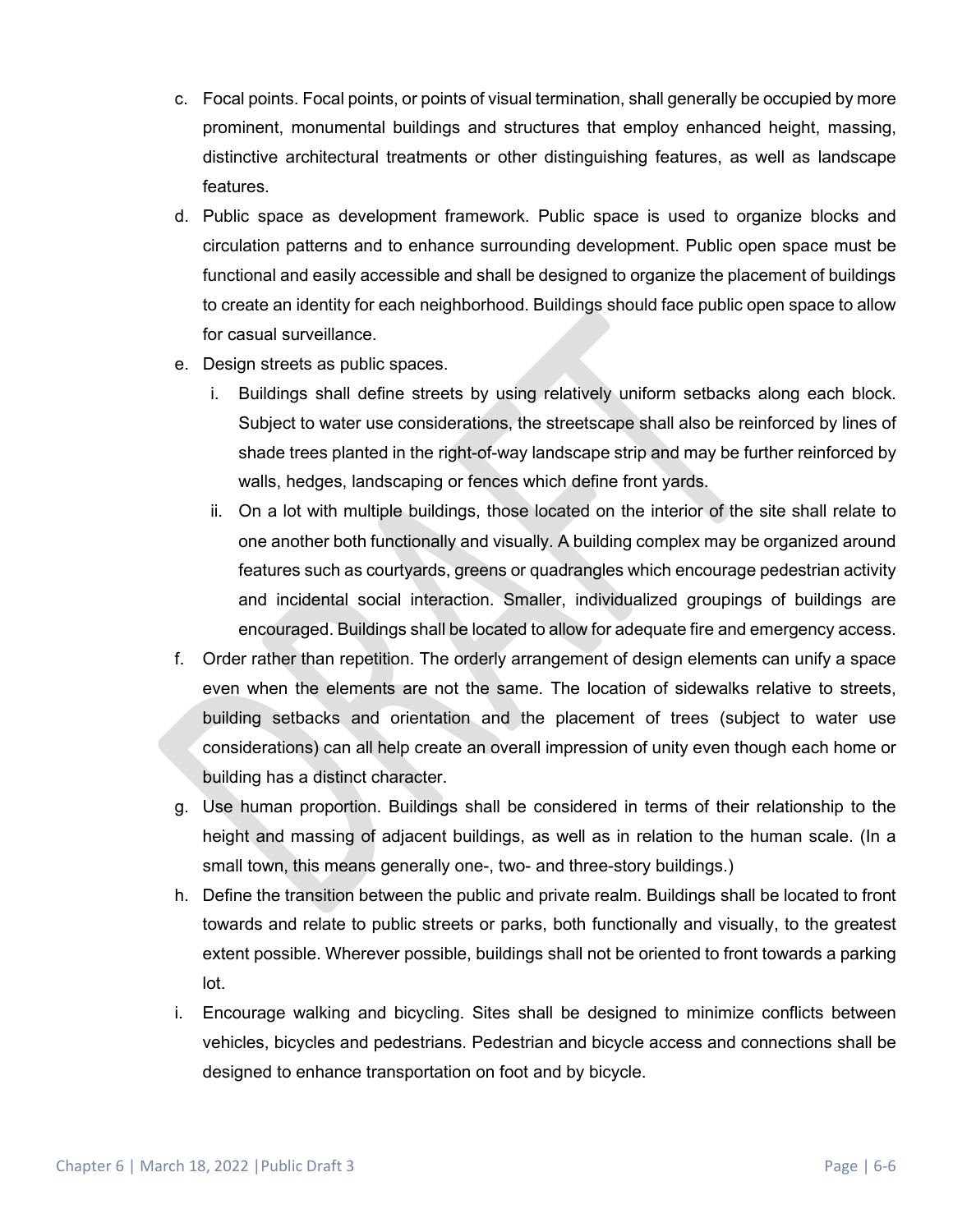- j. Neighborhoods shall have a mix of activities available rather than a purely residential land use. Neighborhood residents shall have convenient access to parks, schools, open space, trails and services. The optimum size of a neighborhood is one-quarter  $(\frac{1}{4})$  mile from center to edge.
- k. Fit within the environment rather than on top of it. New developments shall be designed to respond to the natural environment, fit into the setting and protect scenic view corridors. Key design considerations shall include a site layout that responds to natural features both onand off-site, the size of structures and materials used in the development and the transition between the development and the surrounding landscape.
- l. Housing types and styles that reflect the architecture of the region. Familiar architectural styles shall play an important role in developing an architectural identity for neighborhood dwellings.

### D. Lots and blocks.

- 1. Intent. The intent of the block and lot standards is to continue the Town's existing block pattern in a manner that is compatible with site-specific environmental conditions.
- 2. General provisions. Streets shall be designed in accordance with this Article and the Town's Design Standards to create blocks that consider interconnectedness, topography, solar orientation, views and other design features. The length of blocks in "Old Town" is typically four hundred (400) feet. Thus, to the greatest extent possible, blocks shall be designed to have a length of between three hundred (300) feet and seven hundred (700) feet (nonresidential streets). The lengths, widths and shapes of blocks shall be designed to accommodate the following:
	- a. Provision of adequate building sites suitable to the special needs of the type of use contemplated.
	- b. Need for convenient access, control and safety of vehicular and pedestrian traffic circulation.
	- c. Limitations and opportunities of topography.
	- d. Lot dimension and configuration. Lot size, width, depth, shape and orientation and minimum building setback lines shall conform to Articles 3 and 5 of this Chapter and shall facilitate the placement of buildings with sufficient access, outdoor space, privacy and view.
	- e. Depth and width of properties shall be adequate to provide for off-street parking, landscaping and loading areas required by the type of use and development contemplated.
- 3. Lot frontage. All lots shall have frontage that is either adjacent to or directly accessible to a street. Flag lots are prohibited unless otherwise approved by the Board of Trustees.
- 4. Corner lots. Corner lots for residential use shall have extra width to accommodate side elevation enhancements, such as porches and bay windows, the required building setback and utility easements on both street frontages. For a corner lot, the front of the lot is defined as the side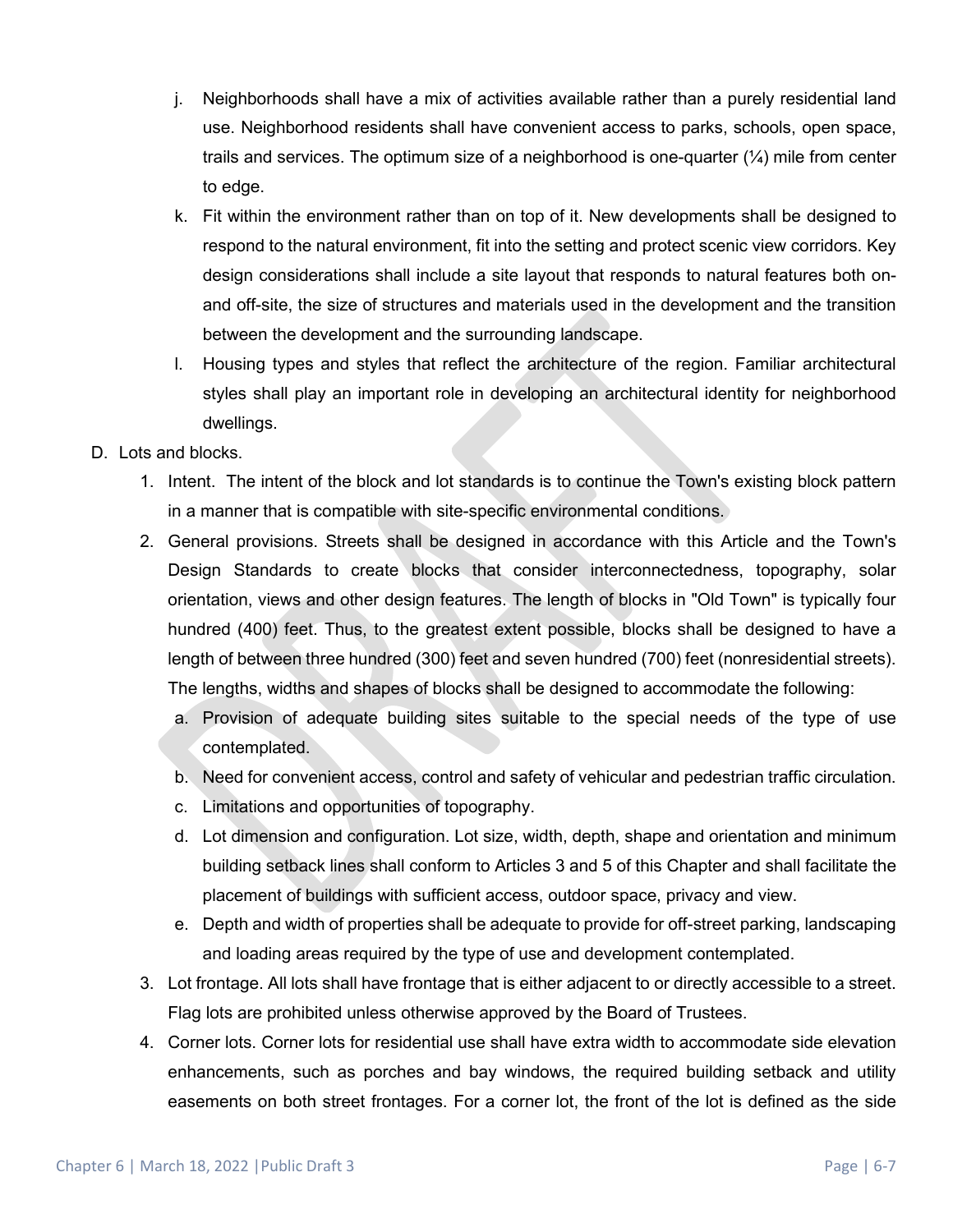having the shortest street frontage. In the case of a reverse corner lot, both sides abutting a street shall maintain a front yard setback.

- 5. Double frontage. Double frontage lots for residential uses are not permitted except where essential to provide separation of residential properties from arterial streets or commercial uses, or to overcome specific disadvantage of topography and orientation. A planting screen easement of at least ten (10) feet in width, across which there shall be no vehicular right of access, is required along the property line of lots abutting an arterial street or other high traffic or conflicting use.
- 6. Residential lots adjacent to arterial streets. Residential lots that are adjacent to an arterial street shall comply with the following:
	- a. Lots where dwelling units do not face, an arterial street (i.e., rear yards abut the street), shall:
		- i. have a minimum depth of one hundred fifty (150) feet,
		- ii. prohibit direct access to the street,
		- iii. Include a minimum street setback of seventy-five (75) feet.
	- b. Lots where dwelling units do not face the arterial street or are side loaded relative to the street, shall:
		- i. Include a front or side setback to the house, respectively, of at least fifty (50) feet, And
		- ii. Apply additional buffering techniques per section 5.04 of this Land Use Code.
- 7. Residential lot access to adjacent street.
	- a. Driveway access to a local or collector street from a single-family detached residential lot is limited to one (1) driveway curb-cut or driveway access of no greater than twenty (20) feet in width. A circular drive in which each access to the local or collector street is less than ten (10) feet in width, separated by at least thirty (30) feet, and which is constructed as an integral part of the overall architectural design of the single-family residence, is considered a single driveway access.
	- b. Driveway access to a local street from a single-family detached residential lot shall be greater than fifty (50) feet from the intersection of the local street and a collector street or one hundred twenty-five (125) feet from the intersection of the local street and an arterial street as measured from the intersecting right-of-way lines.
	- c. Driveway access to a collector street from a single-family detached residential lot shall be greater than one hundred twenty-five (125) feet from the intersection of the collector street and a local street, another collector street or an arterial street as measured from the intersecting right-of-way lines.
- 8. Multi-family residential, commercial, business and industrial lot access to adjacent street.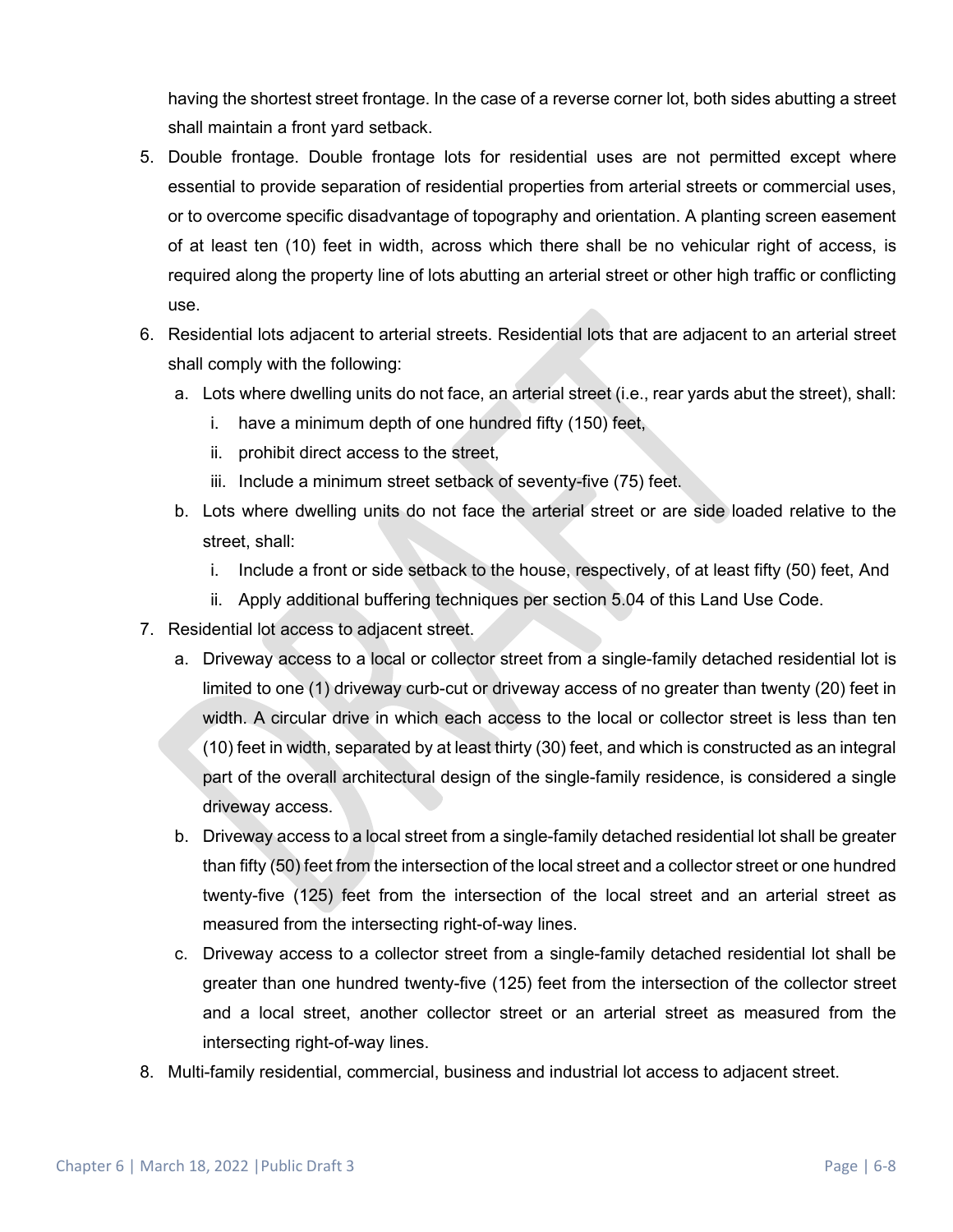- a. Driveway access to a local or collector street from a multi-family residential, commercial, business or industrial lot shall be greater than one hundred twenty-five (125) feet from any street intersection as measured from the intersecting right-of-way lines;
- b. Driveway access to an arterial street from a commercial, business or industrial lot shall be at least two hundred fifty (250) feet from any intersection on the arterial street, or from another commercial, business or industrial lot's access as measured from the intersecting right-ofway lines or driveways; or
- c. If subsection C.2 applies, driveway access to a local street, collector street or arterial street from a multi-family residential, commercial, business or industrial lot shall be determined by a traffic study approved by the Town.

# **6.03 Dedications**

- A. Streets. All street rights-of-way shall be dedicated to the Town.
- B. Sidewalks, walkways, and multi-use trails.
	- 1. All walkways, sidewalks, and multi-use paths located within the right-of-way shall be dedicated to the Town
	- 2. All walkways, sidewalks, and multi-use paths that are not located with the right-of-way shall be dedicated to a duly formed owners' association.
- C. Utilities.
	- 1. Utility easement width. Utility easement widths and locations shall comply with the design standards. Location and adequacy of utility easements is subject to the approval and acceptance of the Town or applicable utility companies.
	- 2. Multiple installations within easements. Easements shall be designed to provide efficient installation of utilities. Public utility installations shall be located to permit multiple installations within the easements. The developer will establish final utility grades prior to utility installations.
	- 3. Underground utilities.
		- a. Telephone lines, electric lines, cable television lines and other utility services shall be placed underground.
		- b. The subdivider shall comply with this Section and shall make the necessary arrangements, including any construction or installation charges, with each utility provider for the installation of underground facilities.
		- c. Transformers, switching boxes, meter cabinets, pedestals, ducts and other facilities necessarily appurtenant to underground utilities shall be placed underground or on the surface but not on utility poles.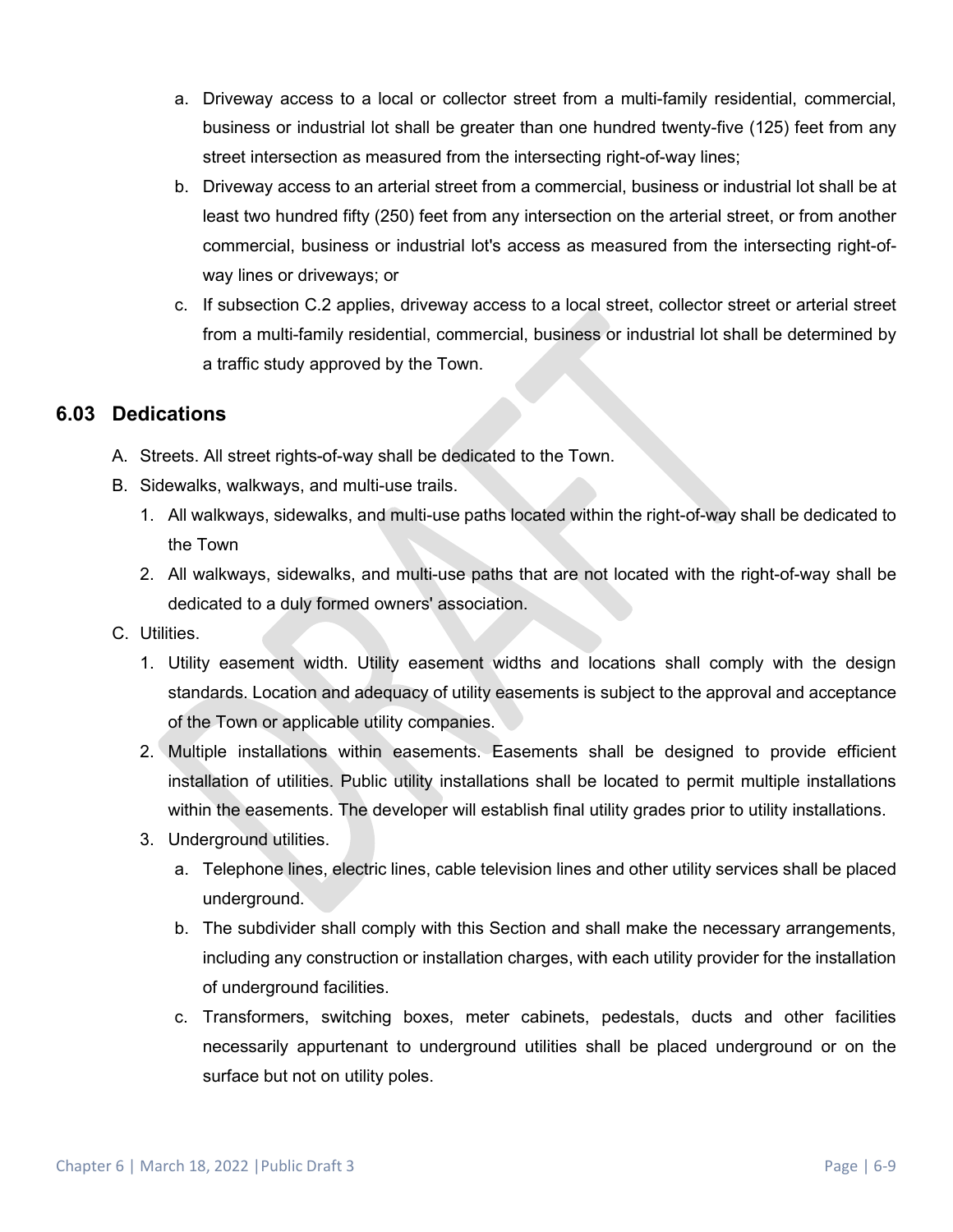- 4. Transformers shall be placed outside of the vision clearance triangle with placement approved by Town staff during construction.
- 5. Screening or fencing is required (see section 5.04).
- 6. Electric transmission and distribution feeder lines and their necessary appurtenances may not be placed above ground unless they carry greater than 115 kV. Those facilities shall be placed within easements or public streets, or in private easements or rights-of-way.
- D. Park and open space. Parks and open space shall be dedicated to the Town per the quantities detailed in section 5.06 of this Land Use Code.

### **6.04 Subdivision Improvements and Development Agreements**

### 6.01.1 Public Improvements

- A. The Town shall require a developer to execute a Development Agreement (DA) for public improvements agreeing to construct all public improvements required by this Land Use Code, Standard Design Criteria and Standard Construction Requirements, or other applicable regulation of the Town.
- B. Developers shall provide to the Town a construction security for at least one hundred (100) percent of the cost of the required public improvements in the form of a development bond, letter of credit, cash, certificate of deposit or other means, as determined by the Board of Trustees, to complete said public improvements in accordance with approved development plans.
- C. No subdivision plat shall be signed by the Town or recorded at the Office of the Larimer County Clerk and Recorder, and no building permit shall be issued for development, until a DIA has been executed and construction security has been posted.
- D. The DIA shall include a list of all agreed-upon public improvements, an estimate of the cost of such improvements, the form of construction security for the improvements, and any other provisions or conditions deemed necessary by the Town Board to ensure that all public improvements will be completed in a timely, cost-effective manner that meets the Town's engineering standards. A DIA shall run with and be a burden upon the land described in the agreement.
- E. The Town, at its discretion, may require the developer to execute other agreements or contracts setting forth the plan, method, and parties responsible for the construction of any required public improvements shown in the approved documents.
- F. All public improvements shall be inspected by the Planning Director upon completion. If it is determined that the required public improvements are not constructed in compliance with specifications, a list of specific deficiencies shall be provided to the subdivider with the request that such deficiencies be corrected before preliminary approval will be granted. If it is determined that the subdivider will not construct any or all of the public improvements or remedy the deficiencies in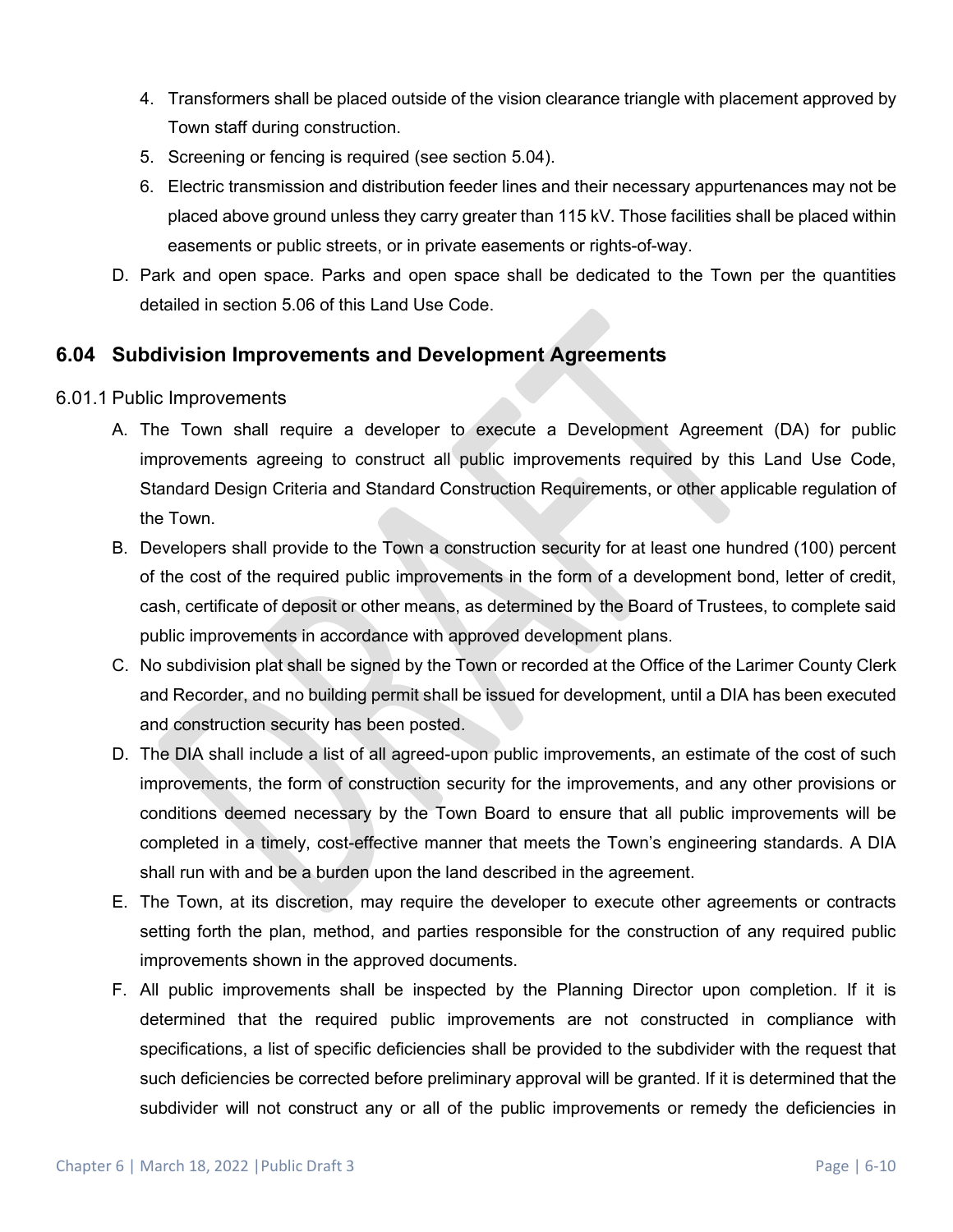accordance with the construction plans, the Town Council may withdraw and employ from the construction security such funds as may be necessary to construct the public improvements or remedy deficiencies.

- G. The following public improvements shall be constructed unless waived by the Town Board.
	- 1. Road base, grading, and surfacing.
	- 2. Curbs and gutters and driveway returns.
	- 3. Street lights.
	- 4. Sidewalks, multi-use paths/trails and open space development.
	- 5. Sanitary sewer collection system.
	- 6. Fire hydrants and assembly.
	- 7. Storm sewers, storm drainage system or manholes, as required.
	- 8. Utility distribution system for public parks, open space, and medians.
	- 9. Street signs at all street intersections and other traffic signs.
	- 10. Permanent reference monuments and monument boxes.
	- 11. Berm, fence, or buffer along major arterial and collector streets and surrounding development.
	- 12. Required landscaping and street trees.
	- 13. Erosion control.
	- 14. Domestic water system.
	- 15. Electricity.
	- 16. Natural gas.
	- 17. Telephone and cable.
- H. The required time for the completion of all required improvements shall be two (2) years from the recording date of the final plat. Town Board of Trustees may extend such time for completion at the request of the subdivider. When such improvements are not completed within the required time, the Town may use the collateral to complete the required improvements, withhold building permits, or revoke approval of the final plat.
- I. Warranty.
	- 1. All workmanship and materials for all required public improvements shall be warranted by the subdivider for a period of two (2) years from the date of the Town's acceptance of the required public improvements.
	- 2. The subdivider shall post a warranty security in an amount established by the Town, in its sole discretion. The warranty security shall not exceed one hundred (100) percent of the cost to reconstruct the improvements. The Town shall not release the construction security until the Town has granted final acceptance of the improvements.